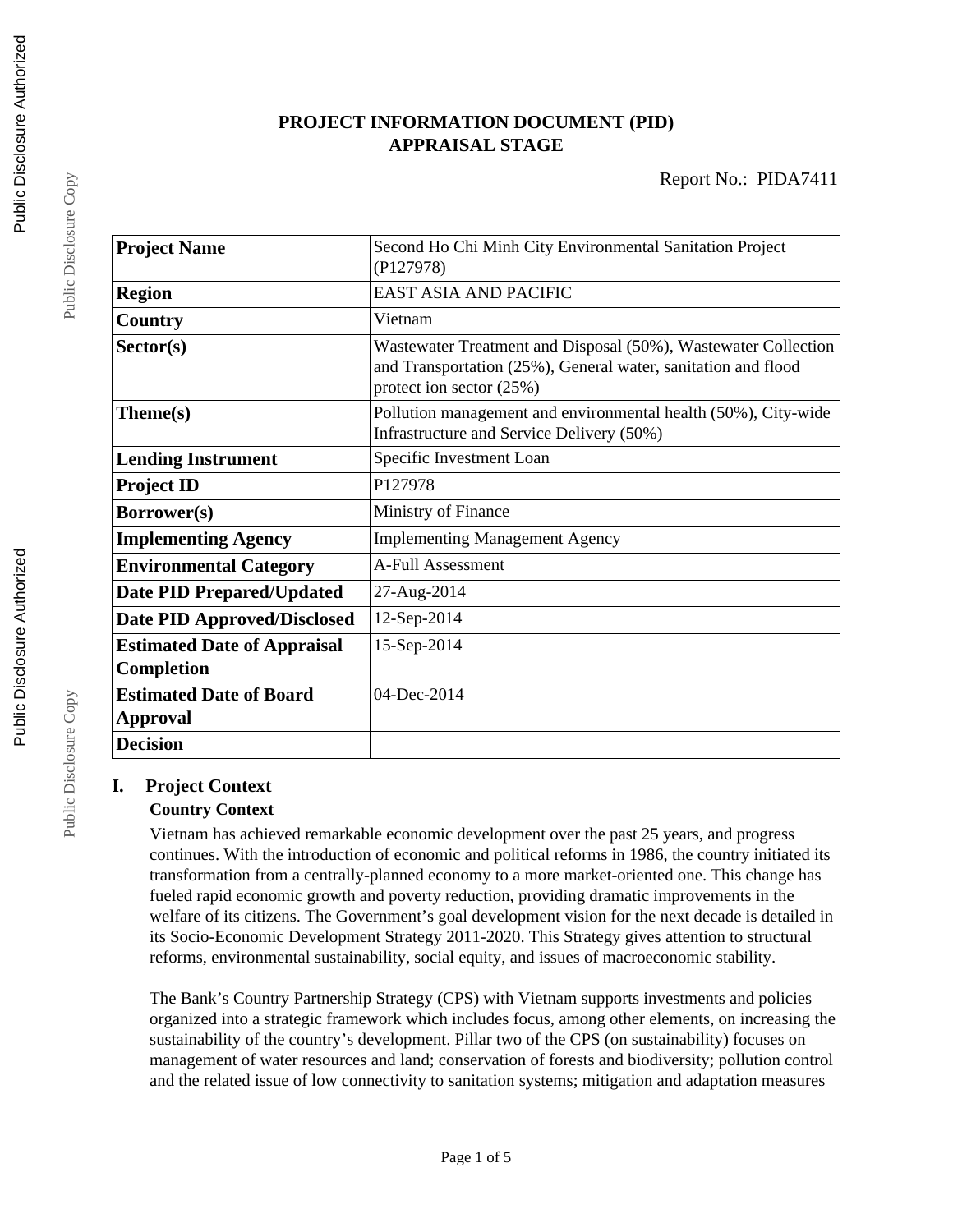in light of Vietnam's high vulnerability to climate change; and disaster risk management in response to the country's increasing exposure to risks posed by extreme weather events.

Vietnam's economy and population are becoming increasingly urbanized. Urbanization is a core element of Vietnam's growth strategy, and Vietnam's rapid urbanization – prominently evident in Hanoi and Ho Chi Minh City (HCMC) -- is expected to continue for the next decade. Over 30 percent of Vietnam's population currently lives in urban areas, and this proportion is expected to grow to 50 percent by 2020-2025. Supporting HCMC's growth is important, as it is a major contributor to Vietnam's economic growth. HCMC is a key economic, cultural, and technical center in the country. It has seen rapid economic and population growth over the past decade, generating over 20 percent of the country's GDP. The proposed project would support the important urbanization process that is underway.

#### **Sectoral and institutional Context**

While sector policies and institutional arrangements are clear, there are still issues that need to be addressed. Rapid urbanization has created opportunities for growth; however, it has also resulted in increasing environmental degradation in major urban areas due to increased congestion and pollution. To support the urbanization process in a manner that protects the environment and reduces the risks to human health, improvements are needed in the collection and treatment of wastewater, including the management of drains that carry both rain water and wastewater (to reduce the risk of polluted water flooding the streets during heavy rain events).

Most cities in Vietnam have a drainage collection system designed to collect rainwater runoff and wastewater from households. Sewerage connection is relatively high, at about 60 percent (with septic tanks and on-site facilities not connected to sewers serving the remaining 40 percent); however, even after a decade or so of concerted efforts, only 10 percent of urban wastewater is treated. As urban population densities have increased, so has the need to dispose of sewage generated by households to improve environmental conditions in cities and reduce risks to human health.

In HCMC, critical urban sanitation issues are being addressed through improvements to wastewater infrastructure. In Ho Chi Minh City (HCMC), development of urban sanitation is being followed through a Master Plan that outlines initiatives in different catchment areas: (a) a Belgian-funded project providing wastewater treatment in the Binh Hung Hoa district; (b) a Japan International Cooperation Agency (JICA) project to collect wastewater from District 1 and 5 and treat it at the Binh Hung Wastewater Treatment Plant (WWTP); and (c) the development of the Nhieu Loc-Thi Nghe Basin (NLTN Basin) combined sewerage collection system, which has resulted in significant improvements to the local environmental conditions of the area. This initiative was supported by the World Bank through the first Ho Chi Minh City Environmental Sanitation Project (HCMC ES1; P052037). The PDO for HCMC ES1 was to reduce the incidence of flooding and increase the collection of wastewater in the NLTN Basin in HCMC, in an environmentally and financially sustainable manner. That project expanded the capacity and coverage of drains in the NLTN basin and increased the hydraulic capacity of the NLTN Canal (which runs through HCMC and ends at the Saigon River). Historically, the Canal received water and wastewater inflows from a variety of sources and was polluted. The untreated, polluted water from the Canal would then flow into the Saigon River, contributing to pollution.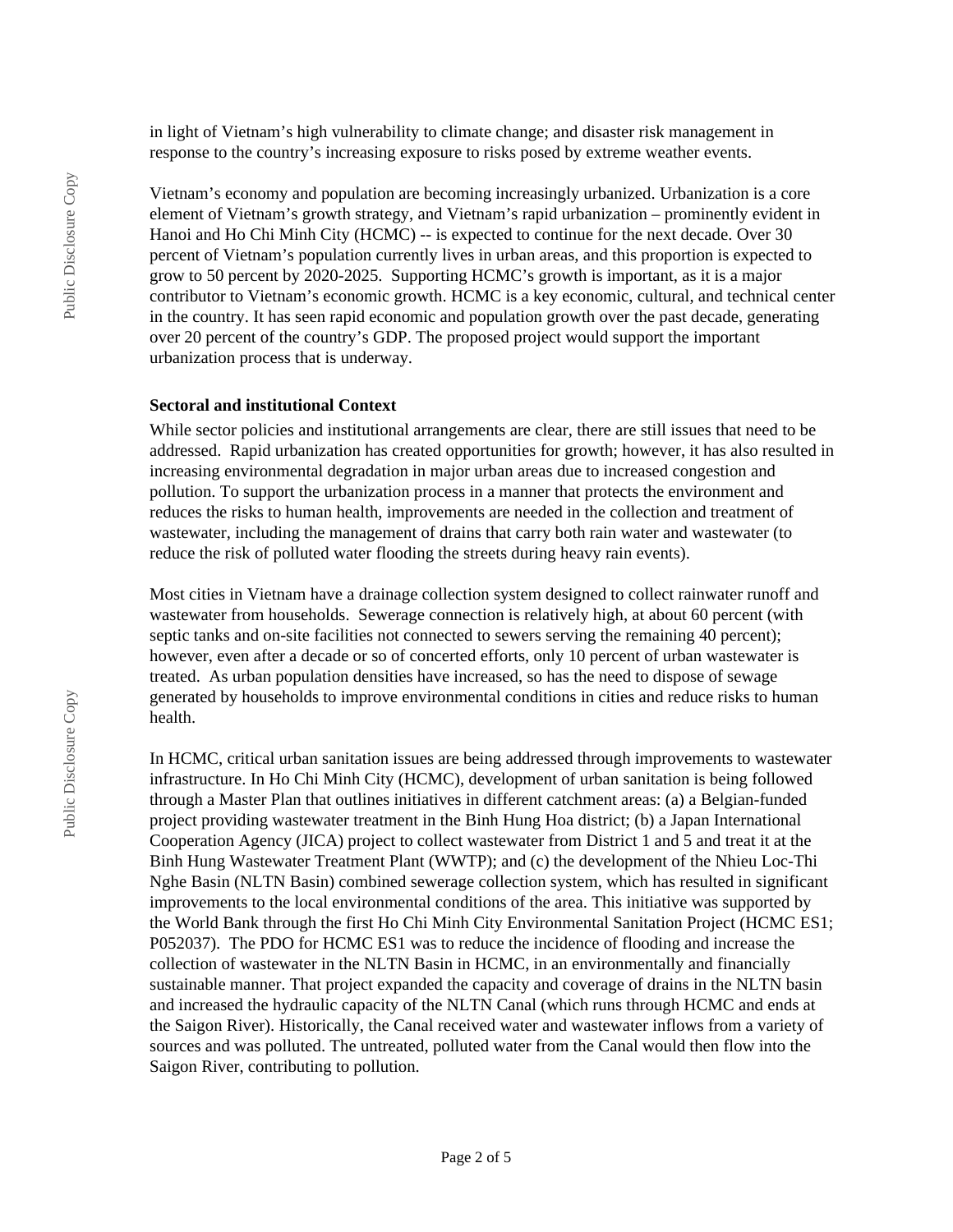The HCMC ES2 project is a continuation of Bank's efforts to make sustainable improvements in wastewater management in HCMC. The proposed project aims to provide further improvements by treating the wastewater collected in the NLTN Basin, and collecting and treating wastewater from some parts of the District 2 area. The treatment would be done at the WWTP to be constructed under the proposed project, and the treated wastewater would be released into the Dong Nai River (instead of the Saigon River).

## **II. Proposed Development Objectives**

The Project Development Objective is to improve the wastewater services in a sustainable manner in selected areas of Ho Chi Minh City (HCMC) and increase awareness on sanitation.

## **III. Project Description**

### **Component Name**

Component 1: Interceptor

#### **Comments (optional)**

This will be a large diameter pipe (about 3.2 meters in diameter; length of about 8 kilometers) that will convey the wastewater that is currently being discharged on the east side of the Saigon River without treatment to the wastewater treatment plant that will be constructed under the project. The construction of the interceptor will prevent the discharge of untreated wastewater to the Saigon River.

#### **Component Name**

Component 2: Wastewater Treatment Plant

### **Comments (optional)**

This WWTP will treat the wastewater collected in the NLTN basin and in the D2 area. The plant is being designed for a capacity of 480,000 m3/day. The plant will be constructed through a Design Build and Operate contract where the same private company will be responsible for the design, construction, and operation (for at least 5 years) of the treatment plant. The WWTP will be located near the confluence of the Saigon and Dong Nai rivers and the treated wastewater will be discharged to the Dong Nai River. The site is prone to flooding and as a result flood protection measures are included in the cost estimate.

### **Component Name**

Component 3: Sewerage in District 2 area

### **Comments (optional)**

Sewers (combined and separated) would be installed in three areas of District 2. The areas that have been selected are priority areas within the district where there is an existing population that needs better sewerage services. These areas are Thao Dien, Binh An, and Bing Trung (East and West). In addition, to address the situation that low elevation project areas often become inundated during periods of high tides - when river water flows back to the streets through the combined drains/ sewers, non-return valves (flap valves) would be provided on drainage outlets in the project areas to prevent flooding.

### **Component Name**

Component 4: Project Implementation

### **Comments (optional)**

4a: Construction Supervision. The funds would be used to hire consultants that will supervise the construction during the project implementation period; and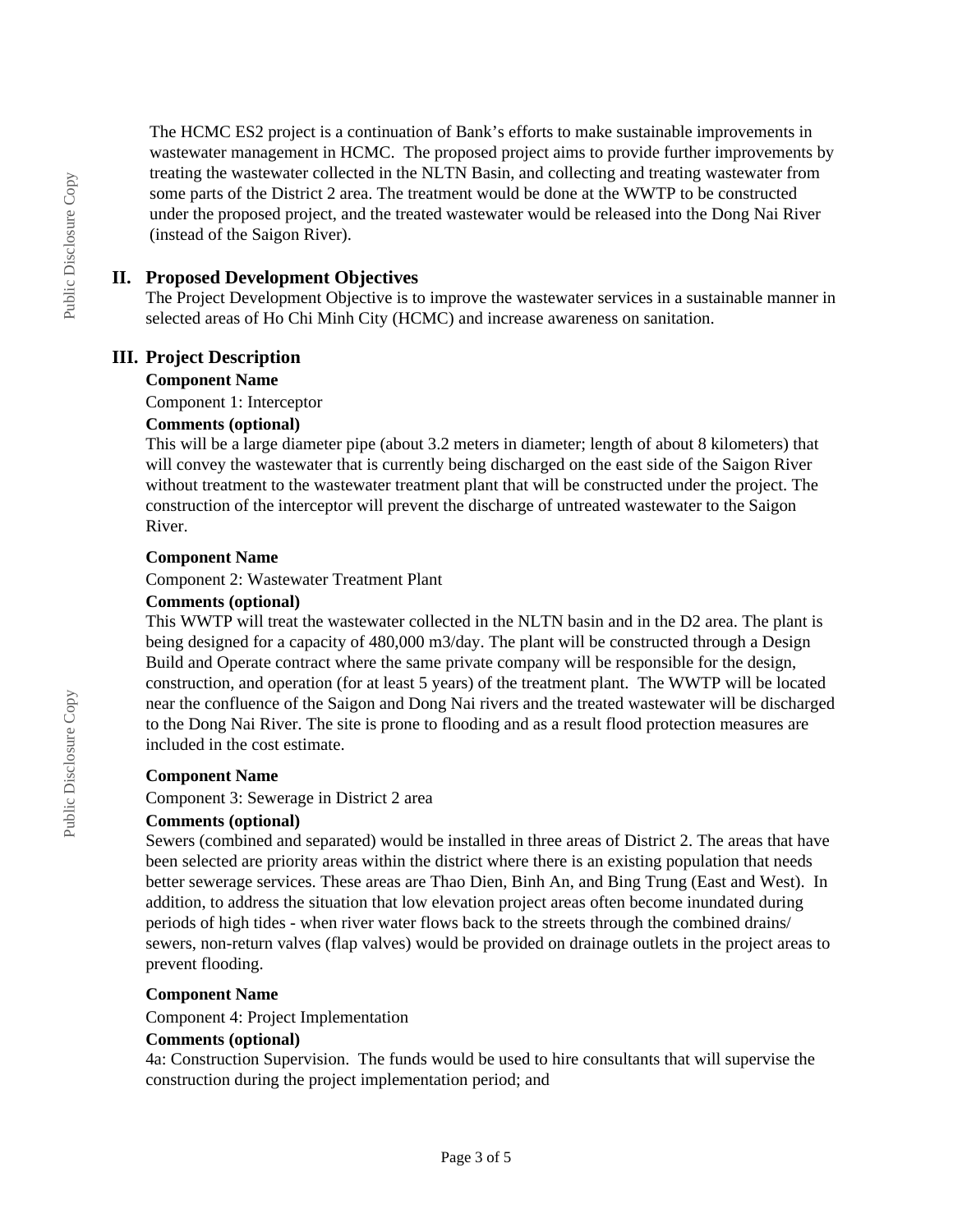4b: Improving Sanitation Management and Project Implementation. This will include: (a) support to theImplementation Management Agency (IMA) for project implementation; (b) capacity building in HCMC on sanitation management including support to the IMA and the Steering Committee of Flood Control (SCFC), update of the sewerage Master Plan, Information Education Campaign on better sanitation practices, and technical support to the Environmental Learning Center; c) independent safeguard monitoring (social and environmental) and completion of financial audits; and d) equipment to monitor water quality in strategic locations in the Don

## **Component Name**

Component 5: Land Acquisition and Operating Cost of IMA

### **Comments (optional)**

5a: Resettlement and Land Acquisition. This will include costs to compensate people that currently own the land where the project activities will take place. Most of the land acquisition is expected to take place for the WWTP. The resettlement and land acquisition costs will be solely borne by HCMC; and

5b: Operating cost of the IMA. This is the operating cost of the IMA during the project implementation period, including salaries, fees, and other costs. The cost will be borne by HCMC.

## **IV. Financing** *(in USD Million)*

| Total Project Cost:                                   | 495.00 | Total Bank Financing: 450.00 |  |
|-------------------------------------------------------|--------|------------------------------|--|
| Financing Gap:                                        | 0.00   |                              |  |
| <b>For Loans/Credits/Others</b>                       |        | Amount                       |  |
| <b>BORROWER/RECIPIENT</b>                             |        | 45.00                        |  |
| International Bank for Reconstruction and Development |        | 250.00                       |  |
| International Development Association (IDA)           |        | 200.00                       |  |
| Total                                                 |        | 495.00                       |  |

# **V. Implementation**

# **VI. Safeguard Policies (including public consultation)**

| Safeguard Policies Triggered by the Project    |                           | N <sub>0</sub>            |
|------------------------------------------------|---------------------------|---------------------------|
| Environmental Assessment OP/BP 4.01            | X                         |                           |
| Natural Habitats OP/BP 4.04                    | x                         |                           |
| Forests OP/BP 4.36                             |                           | x                         |
| Pest Management OP 4.09                        |                           | X                         |
| Physical Cultural Resources OP/BP 4.11         | x                         |                           |
| Indigenous Peoples OP/BP 4.10                  |                           | $\boldsymbol{\mathsf{x}}$ |
| Involuntary Resettlement OP/BP 4.12            | X                         |                           |
| Safety of Dams OP/BP 4.37                      |                           | x                         |
| Projects on International Waterways OP/BP 7.50 | $\boldsymbol{\mathsf{x}}$ |                           |
| Projects in Disputed Areas OP/BP 7.60          |                           | x                         |